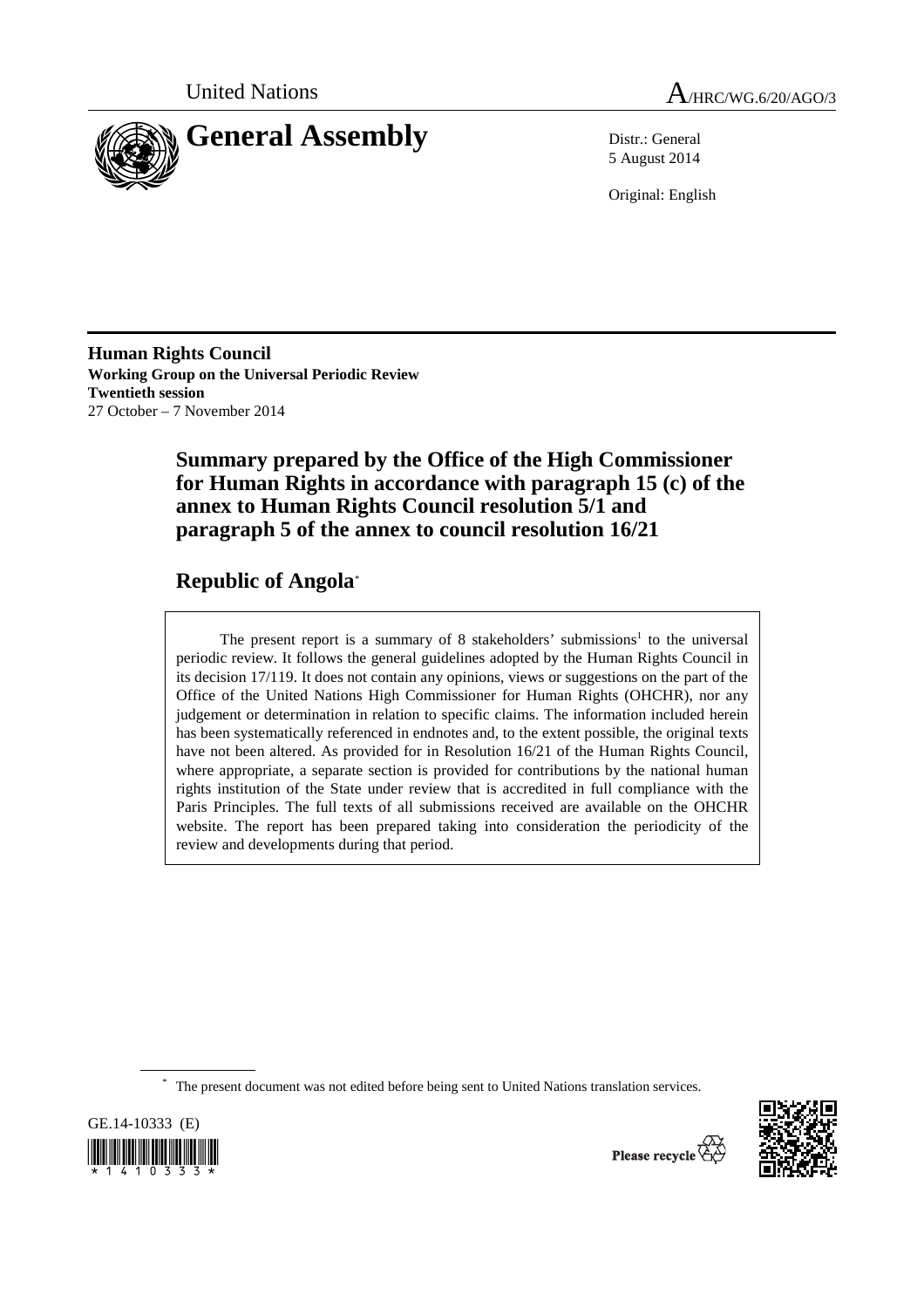# **Information provided by stakeholders**

## **A. Background and framework**

## **1. Scope of international obligations**

1. Amnesty International (AI) noted that the Republic of Angola (Angola) accepted recommendations made during its universal periodic review in 2010 (2010 Review)<sup>2</sup> to ratify outstanding human rights instruments.<sup>3</sup> In this context, AI welcomed the signing of the Second Optional Protocol to the International Covenant on Civil and Political Rights, aiming at the abolition of the death penalty (ICCPR-OP2), the Convention against Torture and Other Cruel, Inhuman or Degrading Treatment or Punishment (CAT) and the Optional Protocol to the Convention against Torture and Other Cruel, Inhuman or Degrading Treatment or Punishment (OP-CAT), the International Convention on the Elimination of All Forms of Racial Discrimination (ICERD), and the Optional Protocol of the Covenant on Economic, Social and Cultural Rights (OP-ICESCR).<sup>4</sup> AI recommended that Angola complete the process of ratification of all signed Conventions in accordance with its undertakings at its 2010 Review.<sup>5</sup> Human Rights Watch (HRW) stated that the signing of those Conventions was a positive step and looked forward to their prompt ratification.<sup>6</sup>

2. World Coalition Against the Death Penalty (WCADP) stated that Angola accepted recommendations at the 2010 Review to ratify ICCPR-OP2.<sup>7</sup> This Protocol was signed on 24 September 2013, but was yet to be ratified.<sup>8</sup> WCADP urged Angola to ratify this instrument.<sup>9</sup>

3. AI stated that Angola accepted recommendations to ratify the International Convention for the Protection of All Persons from Enforced Disappearance (CPED) and the International Convention on the Protection of the Rights of All Migrant Workers and Members of their Families (ICRMW) but that those Conventions had not been signed.<sup>10</sup>

4. Joint Submission 1 (JS 1) stated that Angola should consider ratifying ICERD, CAT and ICRMW, and the ICCPR-OP2, as a further step in its progress towards the full enjoyment of human rights of its people.<sup>11</sup>

#### **2. Constitutional and legislative framework**

5. AI stated that the Constitution of the Republic of Angola (Constitution) only recognised "the right to live in a healthy environment" and the "right to health care" but did not recognise the right to "the highest attainable standard of physical and mental health", as provided for in the International Covenant on Economic Social and Cultural Rights (ICESCR), to which Angola was a party. The Constitution also did not contain a prohibition against the collective expulsion of non-nationals, in accordance with the relevant provision in the African Charter on Human and Peoples' Rights.<sup>12</sup>

6. The Africa Freedom of Information Centre (AFIC) stated that the Constitution was silent on the right of access to information in the possession of the State, despite Angola's ratification of key international and regional treaties that recognise this right.<sup>13</sup>

7. AI stated that in many cases there was a lack of legislation giving effect to human rights that was recognised in the Constitution and in ratified treaties. It cited as an example, Article 36 of the Constitution, which prohibited torture and ill-treatment but that such prohibition was yet to be enacted in national law.<sup>14</sup> In addition, provisions in national law which could encourage ill-treatment and torture were yet to be repealed.<sup>15</sup>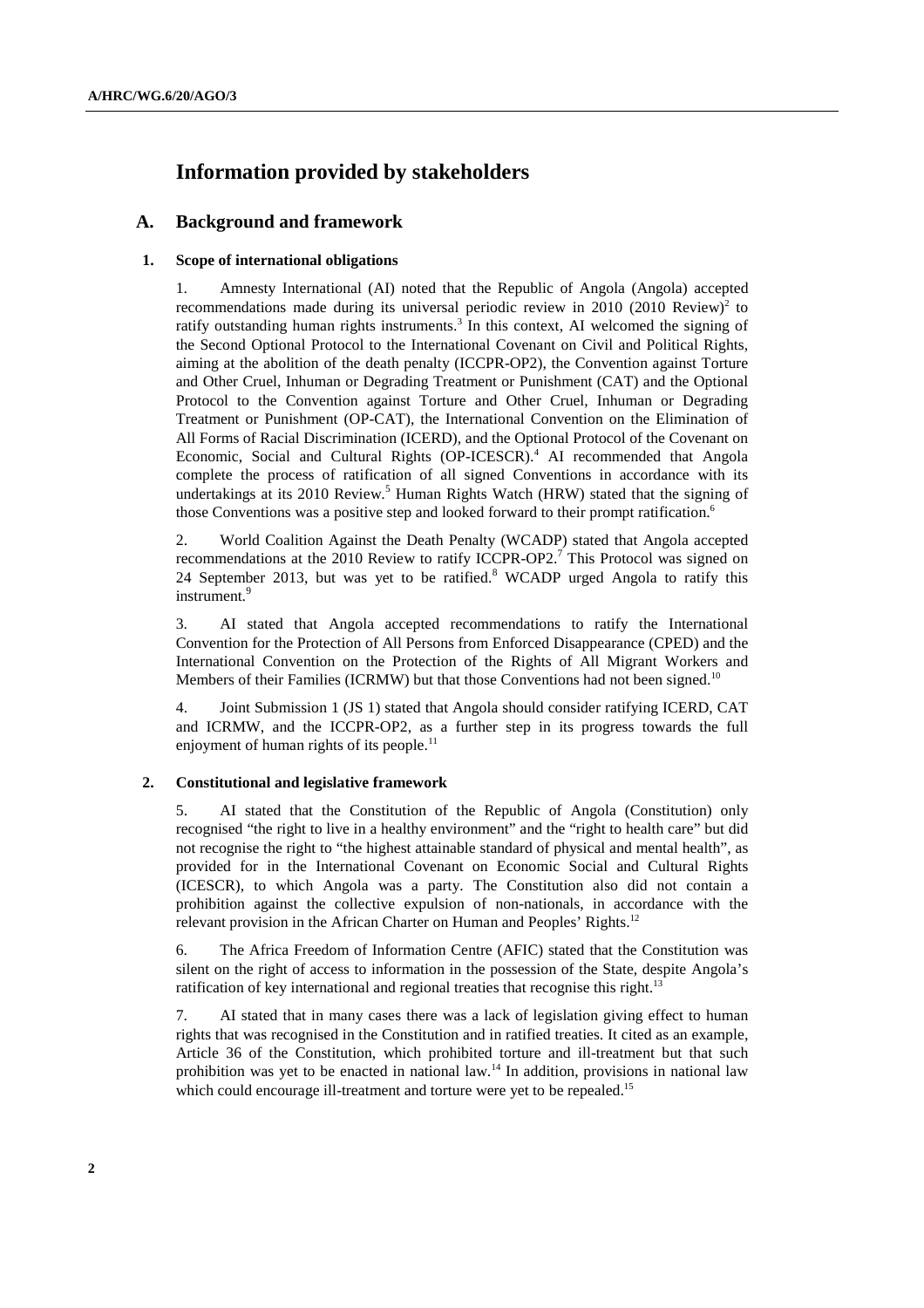8. AFIC stated that the Freedom of Information Act did not meet the standards on access to information as prescribed in the Draft Model Law for African Union Member States;<sup>16</sup> and recommended amendment of this Act.<sup>17</sup>

9. AFIC stated that the Freedom of Information Act was not consistently implemented.18 It recommended the establishment of a monitoring committee to oversee the implementation of this  $Act.<sup>19</sup>$ 

10. International Service for Human Rights (ISHR) noted the concern that some provisions of the draft Criminal Code were incompatible with Angola's human rights obligations and appeared to reveal the Government's intention to further suppress the activity of human rights groups.<sup>20</sup> It recommended thorough revision of the draft Criminal Code, with civil society participation, to ensure its compliance with international law.<sup>21</sup>

## **3. Institutional and human rights infrastructure and policy measures**

11. ISHR recommended the establishment of a national human rights institution, in accordance with the Paris Principles. This institution should have a focal point for human rights defenders.<sup>22</sup>

12. JS 1 referred to recommendations 106, 107, 108 and 110 made during the 2010 Review which inter alia related to human rights defenders and civil society organisations, and stated that there was no standardisation in the implementation of the Law of Associations and that the process was difficult for organisations from certain provinces in the country, whose registration and licencing took place in Luanda. There was also a lack of will on the part of the authorities to grant human rights organisations and association of human rights defenders public utility status. $^{23}$ 

# **B. Cooperation with human rights mechanisms**

13. HRW stated that Angola accepted the majority of the recommendations received during the  $2010$  Review, but has made little progress in implementing them.<sup>24</sup>

#### **Cooperation with special procedures**

14. AI expressed regret that Angola rejected the four recommendations made during the 2010 Review which related to extending a standing invitation to the Special Procedures.<sup>25</sup>

# **C. Implementation of international human rights obligations, taking into account applicable international humanitarian law**

#### **1 Right to life, liberty and security of the person**

15. AI stated that the police and other security forces have used excessive force against and ill-treated street vendors in Luanda, peaceful demonstrators, and non-nationals in the course of forcibly expelling them from the country. In addition, it received reports of at least 19 individuals killed at the hands of the police between 2010 and December 2013 in circumstance which appeared to have been unlawful.<sup>26</sup>

16. HRW stated that António Alves Kamulingue and Isaías Cassule were separately abducted by security agents in plainclothes on 27 May 2012 and 29 May 2012, respectively, after they had organized a protest in Luanda by former presidential guards and war veterans over complaints of unpaid salaries and pensions. An internal government report in November 2013 stated that they were tortured and killed in custody by police and intelligence officials. On 15 November 2013, the then head of the domestic intelligence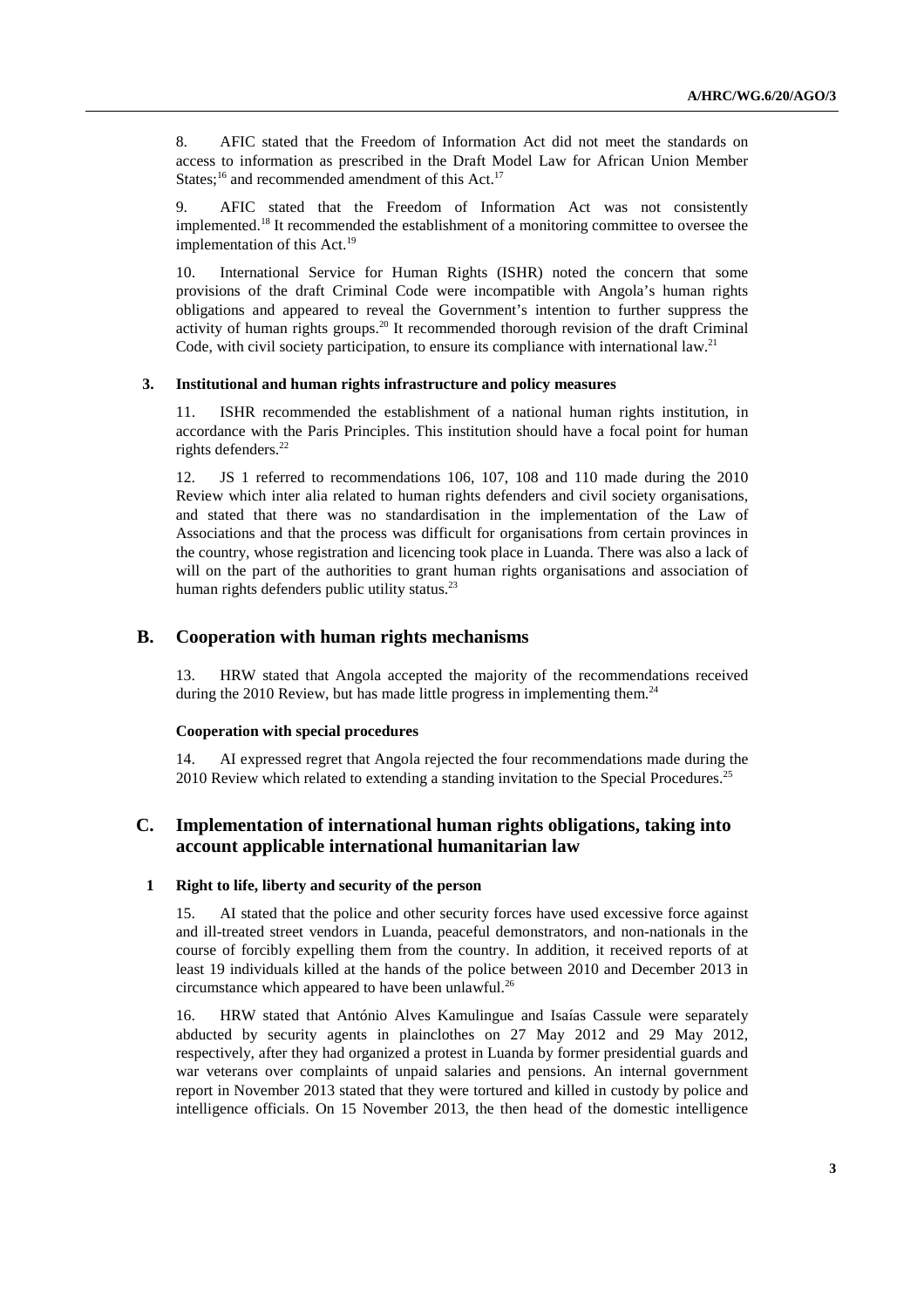services (SINSE), Sebastião Martins, was dismissed, and the Attorney-General's Office announced the arrest of four officials for their alleged involvement in this case. The men were yet to be brought to trial.<sup>27</sup>

17. HRW stated that research in 2011 found that members of the security forces including border police, rapid intervention police, and immigration officials—routinely committed violence against female migrants in a number of transit prison facilities where migrants are detained before deportation, particularly in the border provinces of Cabinda and Lunda Norte. Corroborated abuses targeting women included rape, sexual coercion, beatings, deprivation of food and water, and—in some cases—sexual abuse in the presence of children and other female inmates. HRW stated that it was not aware of any credible and thorough investigation and prosecution of those responsible for the violations.<sup>28</sup> HRW recommended inter alia thorough, credible, and impartial investigations into all allegations of serious abuse by members of the security forces against irregular migrants, refugees, asylum seekers and others during past expulsions, and publication of the findings; disciplining or prosecuting those responsible, including officials with oversight responsibility, and the adoption and implementation of a "no-tolerance policy" for sexual violence by security forces.<sup>29</sup>

18. HRW stated that Angola had accepted recommendations to step up efforts to prevent arbitrary detentions, and to investigate all cases involving arbitrary arrest, detention and torture and to bring to justice those responsible. However, security forces continued to arbitrarily arrest alleged supporters of the separatist guerrilla movement Front for the Liberation of the Enclave of Cabinda (FLEC) and use torture in military custody to force detainees to confess or incriminate others. Defence Llawyers representing detainees held on national security charges, such as Arão Tempo, a lawyer and local representative of the Angolan Bar have received repeated death threats from intelligence officials.<sup>30</sup>

19. AI stated that police and security forces continued to carry out arbitrary arrests and detentions as well as acts of torture and ill-treatment against individuals in detention. In January and August 2013, two leaked video footages showed prison guards, police and, on one occasion, fire brigade officials, brutally beating prisoners in the Viana and Luanda Central Prisons. A number of officials have since been dismissed, suspended or faced disciplinary proceedings following the leaked video footages. However, it was not clear whether criminal proceedings had been instituted against any of those persons.<sup>31</sup>

20. AI stated that on 22 November 2012, nine men of foreign decent were arrested, held incommunicado and reportedly ill-treated. Although no longer held incommunicado, they reportedly remain in detention without trial, apparently on suspicion of attempting to destabilize the government of a third country.<sup>32</sup>

21. Global Initiative to End All Corporal Punishment of Children (GIEACPC) stated that the Child Law 2012 did not prohibit corporal punishment in the home or in any other setting.<sup>33</sup> The Domestic Violence Act 2010 made corporal punishment of a certain severity unlawful but did not effectively prohibit all forms of corporal punishment, however light, in childrearing and education.<sup>34</sup> There was no explicit confirmation of children's right not to be subjected to corporal punishment in any form in the Constitution.<sup>35</sup> There was also no explicit prohibition of all forms of corporal punishment in alternative care settings, day care facilities, schools and penal institutions.<sup>36</sup>

#### **2. Administration of justice and the rule of law**

22. AI referred to recommendations 71 and  $72^{37}$  that had been made at the 2010 Review and stated that Angola had not fulfilled its commitment to investigate and end arbitrary arrests, detentions and torture.38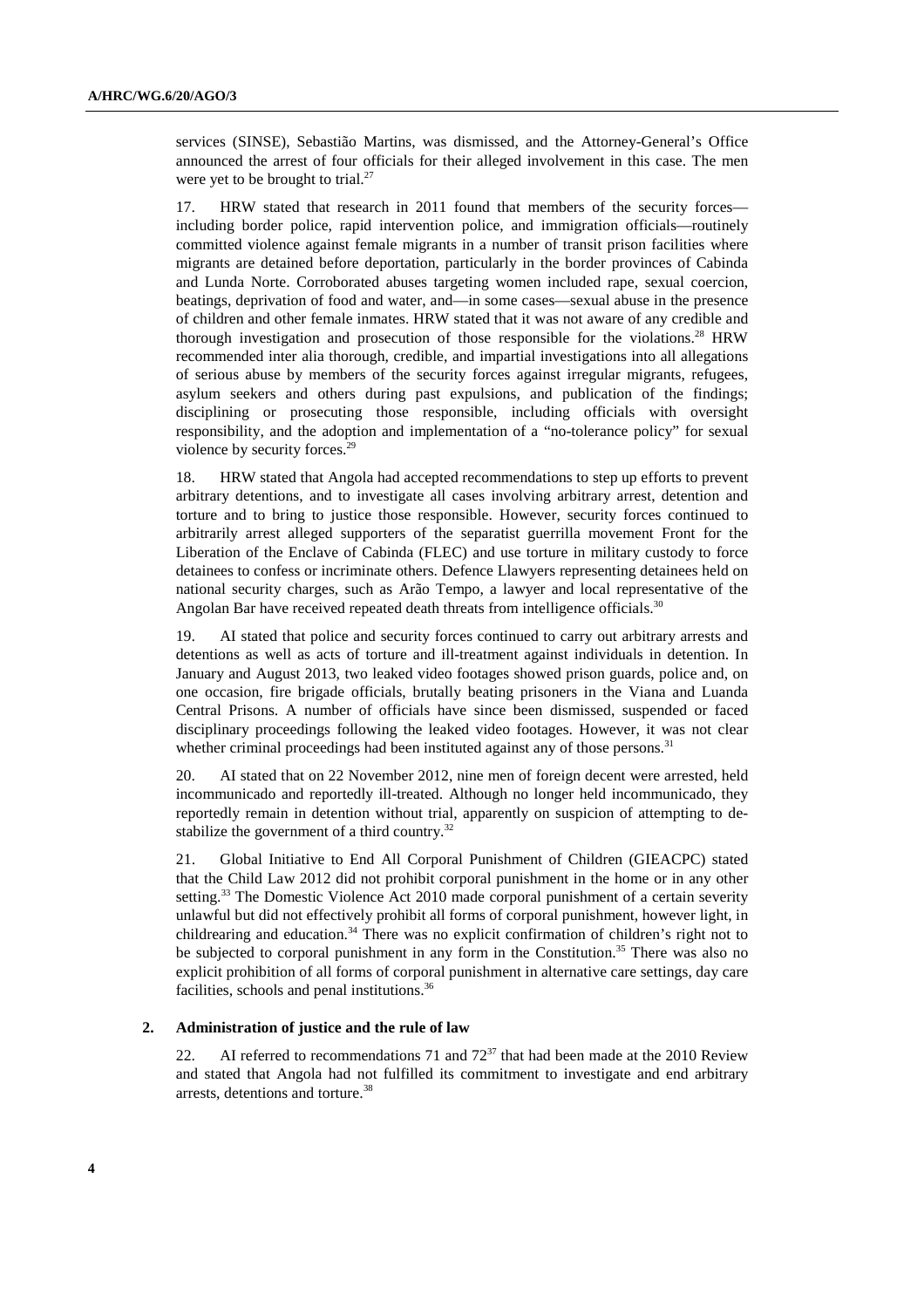23 HRW stated that in several cases, arrested protestors were denied due process and were held in pre-trial detention for long periods of time without charges, or were sentenced to imprisonment in unfair trials.<sup>39</sup>

## **3. Freedom of expression, association and peaceful assembly, and right to participate in public and political life**

24. ISHR stated that during the 2010 Review, Angola accepted three recommendations in relation to human rights defenders, committing to guarantee their legitimacy and protection, as well as to pursue dialogue with civil society. Angola also committed to decriminalize press offences and to work to protect journalists. Regrettably, Angola had failed to take concrete steps to implement those recommendations. Moreover, there had been a range of new attacks and restrictions against human rights defenders since the 2010 Review.40

25. Front Line Defenders (FLD) stated that human rights defenders campaigning against state and police corruption remained at particular risk and faced prosecution, often on the basis of charges of offending state authorities.<sup>41</sup>

26. ISHR stated that those human rights defenders from Angola who made statements at the 51st African Commission on Human and Peoples' Rights session, during which the human rights situation in Angola was reviewed, were afraid to return home following threatening remarks from some members of the Angolan delegation.<sup>42</sup>

27. AI stated that the authorities have continued to place restrictions on press freedom. Journalists faced harassment, arbitrary detention, beatings, as well as confiscation or destruction of their property while covering news stories. This has been particularly evident in the context of demonstrations.43 Criminal defamation laws were used to restrict the right to freedom of expression, with journalists being sentenced to imprisonment for defamation of public officials.44

28. HRW stated that the right to freedom of expression was severely restricted due to laws limiting private radio and television broadcasting, government censorship of stateowned media, and pervasive surveillance and intimidation of journalists, which encouraged self-censorship.45 During the 2010 Review, Angola accepted the recommendations "to decriminalize press offenses" and to "strengthen the protection of journalists against harassment, attacks and arbitrary detention." However, the Government had not made any progress in the implementation of those recommendations.46

29. HRW stated that defamation is a criminal offense. In recent years, a number of journalists have been prosecuted for criminal defamation in cases brought by senior Government officials. Many of the legal provisions to protect media freedom and access to information were vaguely formulated in Angola's 2006 press law, which limited the ability of journalists to publicly criticize the Government without fear of repercussions. HRW stated that in 2013, the United Nations High Commissioner for Human Rights called Angolan legal provisions on defamation "a threat to investigative journalism" and added that "freedom to investigate and expose possible abuses should not be undermined by heavy-handed actions, threats and intimidation on the part of the authorities."<sup>47</sup> AI recommended that Angola repeal criminal defamation laws, particularly those providing special punishment for alleged defamation of the Head of State or other public officials.<sup>48</sup> ISHR also called for the defamation laws to be repealed and stated that Angola should ensure that public officials using state apparatus or the justice system to restrict and criminalize human rights and journalistic activities are sanctioned.<sup>49</sup>

30. FLD stated that journalists and editors have been subjected to several restrictions that hindered freedom of expression. They have also been exposed to intimidation, attacks and arbitrary arrests. Many attempts have been made by public officials to silence and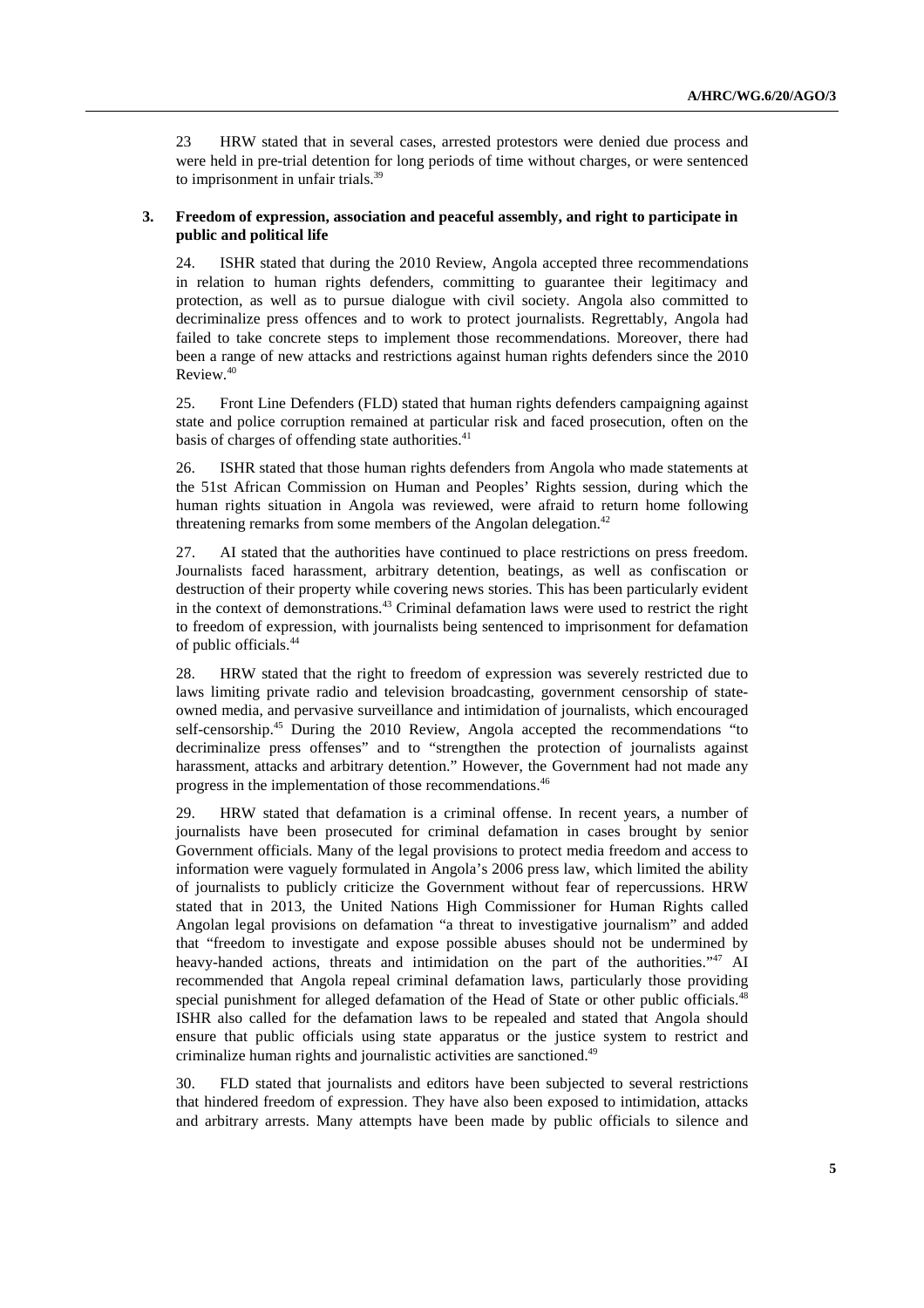prevent the publication of anti-government articles. A law affirming that "crimes of outrage" against the President threaten the security of the state further hindered freedom of expression and assembly.<sup>50</sup>

31 FLD stated that in Cabinda Province, crimes against civilians were committed by both the Angolan army and the separatist guerrilla groups. The authorities often used the conflict to justify human rights violations. Under the pretext of security, military officials have arbitrarily arrested supporters of the separatist movement and lawyers who witness and document such abuses.<sup>51</sup>

32. AI stated that the authorities continued to arbitrarily arrest and detain individuals in Cabinda for peacefully expressing their view that Cabinda should not be part of Angola. Similar arrests have been carried out in the Lunda Norte and Lunda Sul provinces against members of the Commission of the Legal Sociological Manifesto of the Lunda-Tchokwe Protectorate (*Comissão do Manifesto Jurídico Sociológico do Protectorado da Lunda-Tchókwe* – CMJSP-Lunda).52

33. FLD stated that peaceful demonstrations were met with excessive use of force and intimidating actions such as detaining and threatening protestors. In a number of cases, detained protesters were reportedly beaten and tortured while in police custody.<sup>53</sup> HRW stated that since 2011, the police and security agents have repeatedly used intimidation and excessive use of force to suppress peaceful protests by youth groups and war veterans, as well as several teachers' and health worker union strikes and other protests. HRW stated that most protestors were arbitrarily detained and released the same day without charges.<sup>54</sup>

34. AI stated that since 7 March 2011, youths, mainly in Luanda, regularly attempted to hold peaceful demonstrations calling for the resignation of President José Eduardo dos Santos, and to raise human rights and social justice concerns. During those demonstrations police carried out arbitrary arrests and detentions, punched and kicked peaceful demonstrators, and set dogs on them.<sup>55</sup>

35. FLD stated that on 30 March 2013, several human rights defenders, protest organisers and peaceful demonstrators were arrested by police, and many others were dispersed, shortly before the scheduled start of a demonstration in Luanda.<sup>56</sup> FLD called for prioritization by the authorities of the protection of human rights defenders.<sup>57</sup>

36. AI stated that individuals known colloquially as "Kaenches", believed to be members of the State Information and Security Services, regularly carried out acts of vandalism and violence against demonstrators, and with impunity. The organisers of demonstrations faced intimidation and harassment. In May 2012, several organisers were attacked by the "Kaenches" while meeting in a private home. Also in May 2012, "Kaenches" kidnapped two of the organisers of a demonstration. In November 2013, the Public Prosecution Service publicly confirmed that four state agents had been arrested for their kidnapping and murder.<sup>58</sup>

37. HRW stated that on 31 August 2012, Angola held its first elections under the Constitution. The elections were generally peaceful during campaigning and on polling day, yet fell short of international and regional standards for a fair vote. The playing field for political parties was uneven, with unequal access to state resources; the media was overwhelmingly dominated by the ruling Popular Movement for the Liberation of Angola (MPLA) and the elections oversight body sided with the ruling party by not taking any action when it violated electoral laws. Independent observation of the elections was seriously hampered by massive delays and restrictions in the accreditation of domestic and international observers and international journalists.<sup>59</sup>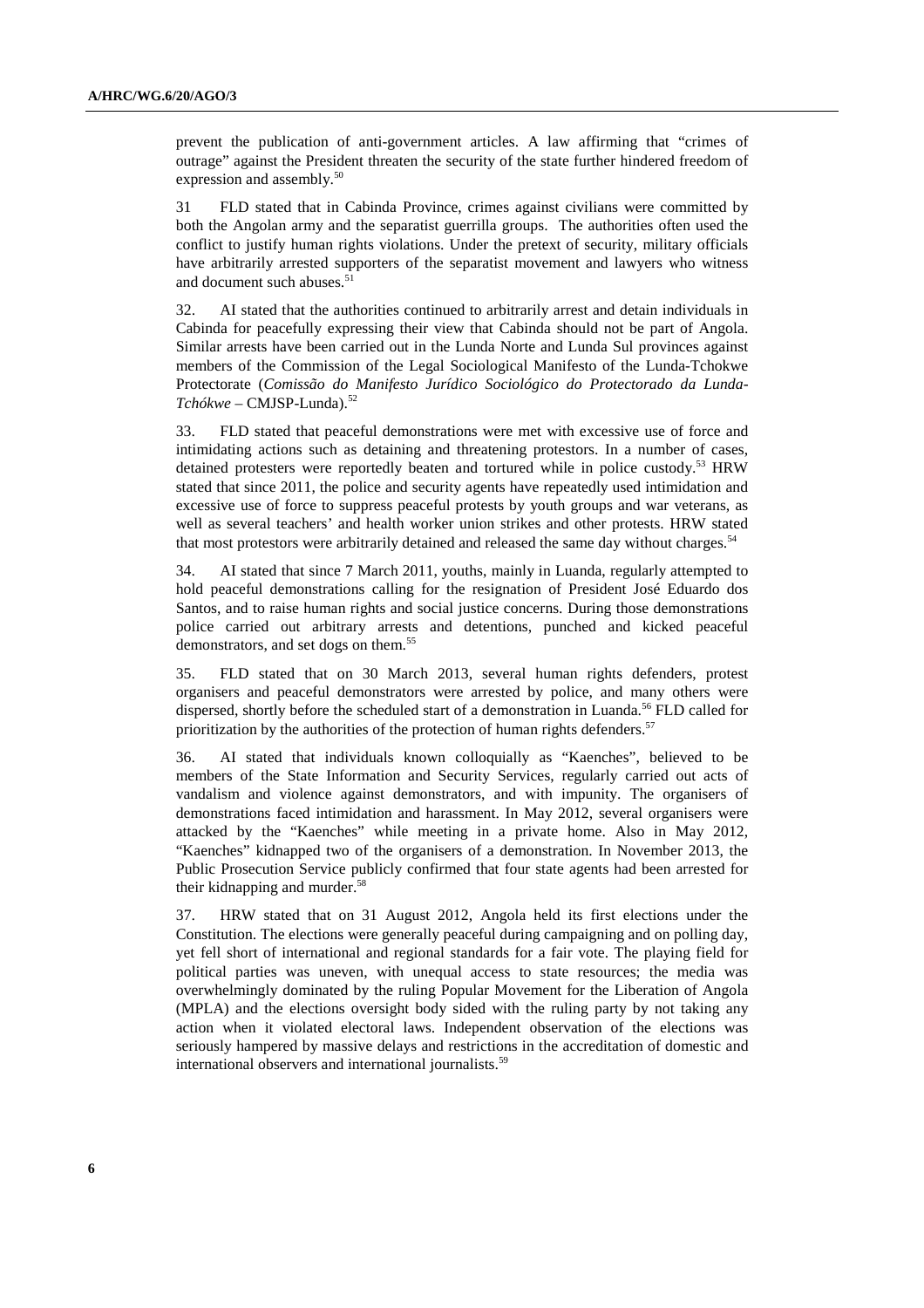#### **4. Right to social security and to an adequate standard of living**

38. AI stated that forced evictions continued with the most recent, at the time of its submission, having taken place on 3 January 2014 in Bairro A Resistencia, Cabinda Province, which affected 22 families. In addition, there have been large-scale evictions since the 2010 Review, including the eviction of 700 families in Luanda in February 2013, and of 3,000 families in Huíla province in March 2010. The authorities have done little to assist those left in destitute by forced evictions.<sup>60</sup>

39. AI recommended that Angola stop all forced evictions and place a moratorium on mass evictions until a comprehensive human rights-based housing policy and a legal framework providing effective remedies were in place. It also recommended that Angola provide immediate assistance, including adequate housing, to those who have been forcibly evicted and remain homeless, and adequately compensate all victims.<sup>61</sup>

40. HRW stated that at the 2010 Review, Angola had accepted recommendations to take necessary measures to ensure that eviction was a last resort and to adopt legislation and guidelines that strictly define the relevant circumstances and safeguards for the moment when an eviction is carried out. Angola also accepted recommendations to provide the necessary assistance to evicted persons, especially members of vulnerable groups. However, the Government has continued mass forced evictions of informal settlements in areas that it claims were reserved for public use. In 2012, the Government stepped up efforts to remove street traders in Luanda. Those actions affected the poorest communities and were conducted with unnecessary brutality. HRW stated that the relevant laws did not adequately protect people from forced eviction.<sup>62</sup>

41. HRW stated that mass forced evictions have generally occurred without adequate prior notice and have often been conducted with excessive use of force by security forces. In all cases, alternative housing and school and health infrastructure in areas of resettlement have been insufficient. Some evictions were carried out during the rainy season, inflicting additional hardship on the evicted communities.<sup>63</sup>

42. JS 1 stated that the National Assembly adopted a resolution on forced evictions. However, there has been no oversight on the implementation of this resolution.<sup>64</sup>

43. JS 1 stated that that the number of evictions will likely be higher in the years to come for reasons which include the ongoing allocation of land reserves throughout the country which will set aside the land where construction will be considered lawful. Also, guidelines for evictions, suitable alternatives for accommodation, compensation, and access to legal remedies were lacking.<sup>65</sup>

44. JS 1 stated that a number of housing projects have been planned and a special fund for loans to young people was created, but those people were required to have formal employment to qualify for such loans. The majority of people earn their income in the informal sector.<sup>66</sup>

45. JS 1 stated that in order to improve the housing situation, Angola should firstly, prepare a master plan on housing with pro-poor policies, and disseminate clear public information on the requirements to access the housing; secondly, construct decent housing for families made homeless by demolitions and forced evictions in locations where they could access education and health; thirdly, enable the issuance of permanent title deeds for land for people who are re-settled; fourthly, ensure that all Government policies, programmes, and budgets relating to housing and the use of land systematically include a pro-poor component so as to start reversing the prevalence of social inequalities in the country; and finally, address the right to housing, as well as all other human rights, in decrees and bilateral and multilateral agreements.<sup>6</sup>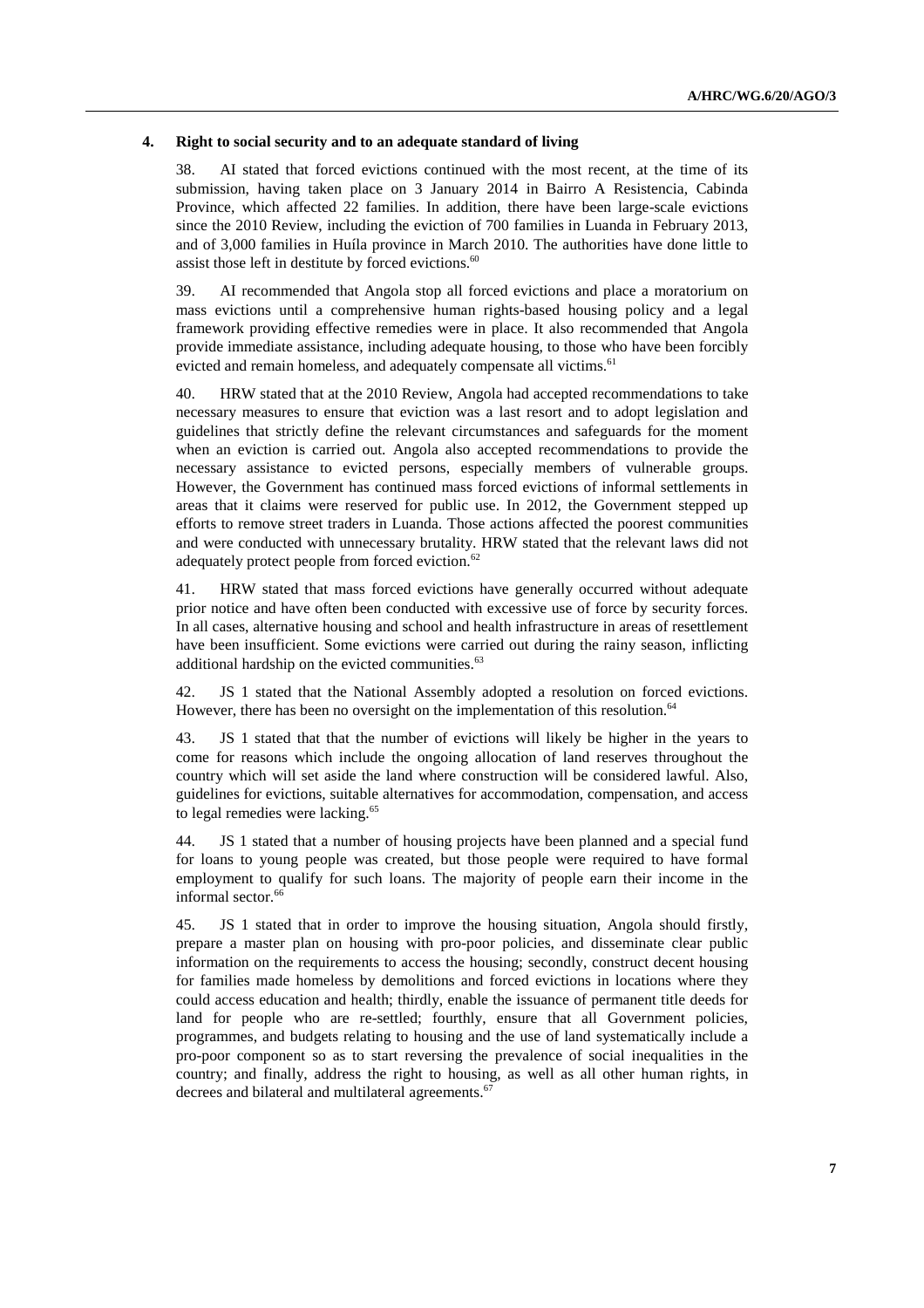### **5. Rights to health**

46. JS 1 stated that the proportion of the Government's budget for 2014 allocated to the social sector, which included health, education and social welfare, was 6.3 percent; and that the combined budgets allocated to education and health were lower than budgetary allocations for defence and the police.68 JS 1 called for an increase in investment in the health sector, while taking into account the needs of communities in the delivery of health services.<sup>69</sup>

47. JS 1 stated that the infrastructure was inadequate and that there was a shortage of equipment, medication, and qualified health professionals.<sup>70</sup>

48. JS 1 stated that there was a lack of competent health personnel as well as equipment adapted for people with disabilities.<sup>71</sup> It called for operationalization of the national institute for the rehabilitation of people with disabilities.<sup>72</sup>

#### **6. Right to education**

49. JS 1 stated that although the relevant law on education provided for free primary education, there were cases of students paying for tuition in addition to paying for examinations, and also paying for the maintenance of the school.<sup>73</sup> JS 1 stated that schools lacked adequate conditions conducive to teaching, including a shortage of classrooms, and that there was also corruption.<sup>74</sup>

50. JS 1 called for the implementation of mechanisms for monitoring fees charged by schools and for support to disadvantaged children and adults, and people with disabilities, to access education.75

51. JS 1 stated that a bureau for adult and youth education or a department within the Ministry of Education should be established to address specific problems relating to the education of youth, adults, and people with disabilities.<sup>76</sup> It also stated that mechanisms should be implemented that allowed for greater interaction between civil society and public bodies involved in adult and youth education.<sup>77</sup>

52. JS 1 stated that the Coordinating Committee for the Integration of Human Rights in the Educational Subsystems has not submitted a national plan for a human rights oriented education, and that manuals for primary and basic education was yet to be produced.<sup>78</sup> JS 1 called for the incorporation of human rights education into the academic syllabus at all school levels and establish a specialised human rights course at the university level.<sup>79</sup>

#### **7. Minorities**

53. JS 1 stated that despite significant advances, the law was not clear on the rights of traditional groups, particularly those of agro-pastoral societies, whose survival and development depends on their explicit recognition and defence by the Government. Farmers and cattle breeders, especially the agro-pastoral groups in the south of the country, have no access as a group to bank loans, particularly to the loans available through the Angolan Development Bank.80

54. JS 1 stated that the Government should adopt specific legislation that recognised the existence of land belonging to indigenous agro-pastoral communities and implement concrete mechanisms for the defence and promotion of their economy based on cattle breeding and agriculture.<sup>81</sup>

55. JS 1 stated that there was increasing conflict caused by the unlawful occupation of lands belonging to pastoral communities by businesses, and that this threatened food security, social stability, as well as the survival of those communities.<sup>82</sup> It called for the implementation of a system requiring corporate responsibility of extractive companies in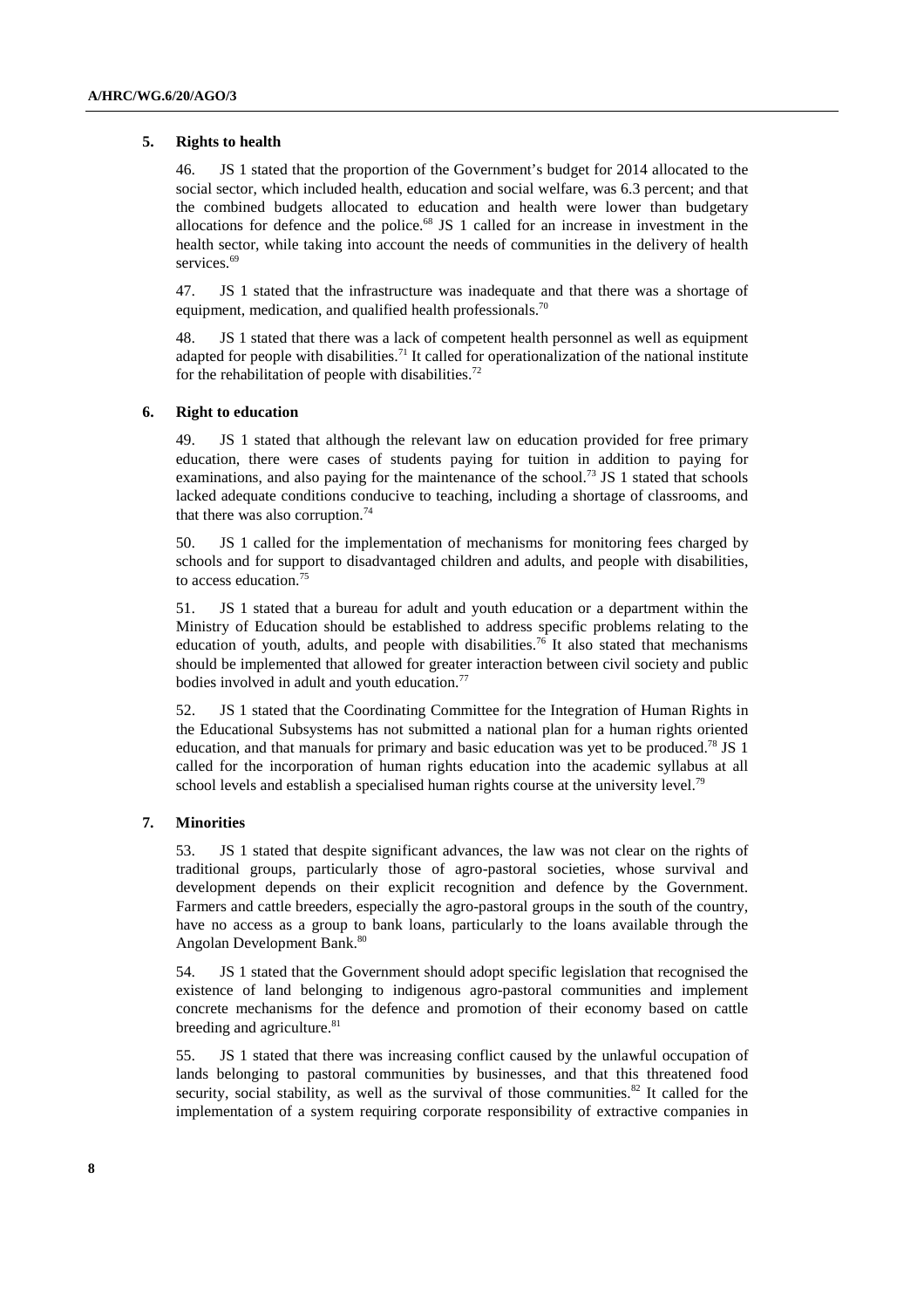the areas of indigenous communities, respect for human rights, preservation of the environment, and free access of communities to legal remedies.<sup>83</sup>

## **8. Right to development**

56. HRW stated that political patronage and mismanagement of state funds derived from oil has meant that Angola's resources only benefitted a small minority of the population, leaving the country with some of the poorest development indicators in Africa.<sup>84</sup>

## *Notes*

|  | 1<br>The stakeholders listed below have contributed information for this summary; the full texts of all<br>original submissions are available at: www.ohchr.org. |                                                                                                                                                                                                                                                                                                                                                                                                                                                             |
|--|------------------------------------------------------------------------------------------------------------------------------------------------------------------|-------------------------------------------------------------------------------------------------------------------------------------------------------------------------------------------------------------------------------------------------------------------------------------------------------------------------------------------------------------------------------------------------------------------------------------------------------------|
|  |                                                                                                                                                                  |                                                                                                                                                                                                                                                                                                                                                                                                                                                             |
|  | Civil society                                                                                                                                                    |                                                                                                                                                                                                                                                                                                                                                                                                                                                             |
|  | Joint submissions                                                                                                                                                |                                                                                                                                                                                                                                                                                                                                                                                                                                                             |
|  | JS <sub>1</sub>                                                                                                                                                  | Working Group on Human Rights Monitoring in Angola (GTMDH),<br>comprising of:<br>Associação Construindo Comunidades (ACC); Acção Agolana para<br>Mulher (AAM); Associação Justiça, Paz E Democracia (AJPD);<br>Associação Juvenil Para Desenvolvimento Comunitário De Angola<br>(AJUDECA); ANGOLA 2000; Fórum Regional Para O<br>Desenvolvimento Universitário (FORDU); Missão De Beneficência<br>Agropecuária Do Kubango, Inclusão, Tecnologias E Ambiente |
|  |                                                                                                                                                                  | (MBAKITA); MOSAIKO – Instituto Para Cidadania; NCC – Centro<br>Nacional De Aconselhamento; Associação Omunga; OSISA - Angola<br>$-$ Open Society Initiative For Southern Africa – Angola; PMA –<br>Plataforma De Mulheres Em Acção; RNP+Angola - Rede Nacional<br>De Pessoas Vivendo Com O Vih Sida; SCARJOV - Associação De<br>Reintegração Dos Jovens/Crianças Na Vida Social; and Sos-Habitat:<br>Acção Solidária (Joint Submission 1);                  |
|  | Individual submissions                                                                                                                                           |                                                                                                                                                                                                                                                                                                                                                                                                                                                             |
|  | <b>AFIC</b>                                                                                                                                                      | Africa Freedom of Information Centre, Kampala, Uganda;                                                                                                                                                                                                                                                                                                                                                                                                      |
|  | AI                                                                                                                                                               | Amnesty International, London, UK;                                                                                                                                                                                                                                                                                                                                                                                                                          |
|  | <b>FLD</b>                                                                                                                                                       | Front Line Defenders, Dublin, Ireland;                                                                                                                                                                                                                                                                                                                                                                                                                      |
|  | <b>GIEACPC</b>                                                                                                                                                   | Global Initiative to End All Corporal Punishment of Children, UK;                                                                                                                                                                                                                                                                                                                                                                                           |
|  | <b>HRW</b>                                                                                                                                                       | Human Rights Watch, Geneva, Switzerland;                                                                                                                                                                                                                                                                                                                                                                                                                    |
|  | <b>ISHR</b>                                                                                                                                                      | International Service for Human Rights, Geneva, Switzerland;                                                                                                                                                                                                                                                                                                                                                                                                |
|  | <b>WCADP</b>                                                                                                                                                     | World Coalition Against the Death Penalty, Montreal, France.                                                                                                                                                                                                                                                                                                                                                                                                |
|  | $\overline{c}$<br>Report of the Working Group on the Universal Periodic Review, Angola, A/HRC/14/11.<br>3                                                        |                                                                                                                                                                                                                                                                                                                                                                                                                                                             |
|  | AI, pp. 1 and 5, and endnote 7 and 8.                                                                                                                            |                                                                                                                                                                                                                                                                                                                                                                                                                                                             |
|  | AI, p. 1.<br>5                                                                                                                                                   |                                                                                                                                                                                                                                                                                                                                                                                                                                                             |
|  | AI, 4.                                                                                                                                                           |                                                                                                                                                                                                                                                                                                                                                                                                                                                             |

- 
- 
- $6$  HRW, p. 1.
- $7$  WCADP, p. 1.
- 8 WCADP, p. 1.
- $9$  WCADP, p. 2.
- <sup>10</sup> AI, p. 1 and p. 5, e.n 7 and 8.
- <sup>11</sup> JS 1, p. 2, para. 1.
- $12$  AI, p. 1.
- <sup>13</sup> AFIC, pp. 1-2, pars. 3 and 4.
- <sup>14</sup> AI, p. 1. AI stated that the Penal Code was currently under revision and the most recent version of the draft Penal Code to which it had had access criminalizes torture, but it was not clear when this law will be passed (p. 1, endnote 18).<br> $^{15}$  AI, p. 1.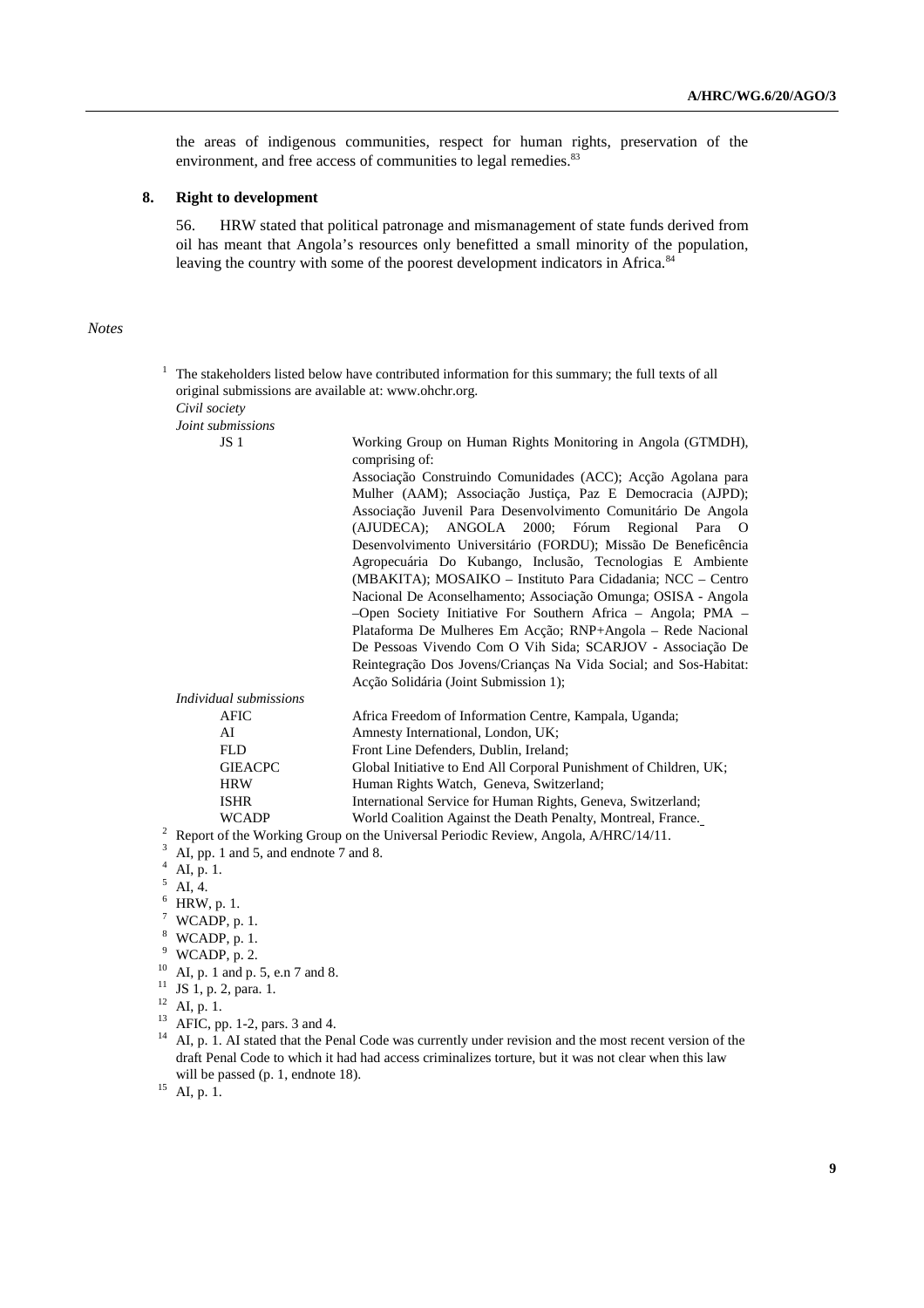16 AFCI, pp. 2-3, paras. 5 – 11. 17 AFCI, p. 4, para. 1.  $^{18}$  AFCI, p. 4. 19 AFCI, p. 5, para. 2.  $20$  ISHR, p. 1.  $^{21}$  ISHR, p. 1. <sup>22</sup> ISHR, p. 2. <sup>23</sup> JS I, p. 8, paras. 59-61 and 63-67.  $^{24}$  HRW, p. 1. <sup>25</sup> AI, p. 1.  $26$  AI, p. 2. <sup>27</sup> HRW, p. 3.  $28$  HRW, p. 4.  $^{29}$  HRW, p. 5. 30 HRW, p. 3.  $31$  AI, p. 2.  $32$  AI, p. 2.  $33$  GIEACPC, p. 2, para. 1.2. 34 GIEACPC, p. 2, para. 1.3. 35 GIEACPC, p. 3, para. 1.4. 36 GIEACPC, p. 3, paras. 1.6 – 1.10. 37 AI, p. 5, en. 22.  $38$  AI, p. 2.  $39$  HRW, p. 2. HRW informed of specific cases (pp. 2-3). 40 ISHR, p. 1.  $41$  FLD, para. 22.  $42$  ISHR, p. 1. 43 AI, p. 3.  $44$  AI, p. 3.  $45$  HRW, p. 1. HRW made recommendations (p. 4). 46 HRW, p. 1.  $47$  HRW, p. 2. 48 AI, p. 4.  $49$  ISHR, p. 2.  $50$  FLD, para. 14. For specific cases see paras.  $15 - 21$ . 51 FLD, para. 26.  $52$  AI p. 3.  $53$  FLD, para. 3. See also paras.  $4 - 13$ . 54 HRW, p. 2. HRW informed of specific cases (pp. 2-3). 55 AI, p. 2. 56 FLD, para. 4. 57 FLD, para. 25.  $58$  AI, p. 3. See also FLD, para. 13. 59 HRW, p. 1.  $60$  AI, p. 2.  $61$  AI, p. 4.  $62$  HRW, p. 3.  $63$  HRW, p. 3. HRW made recommendations (p. 5). 64 JS 1, p. 3, para. 10. 65 JS 1, p. 2, para. 8. 66 JS 1, p. 2, para. 9.  $67$  JS 1, p. 3, paras.  $15 - 19$ . 68 JS 1, p. 5, para. 30. 69 JS 1, p. 6, para. 44. 70 JS 1, p. 5, para. 6. 71 JS 1, p. 6, para. 42.